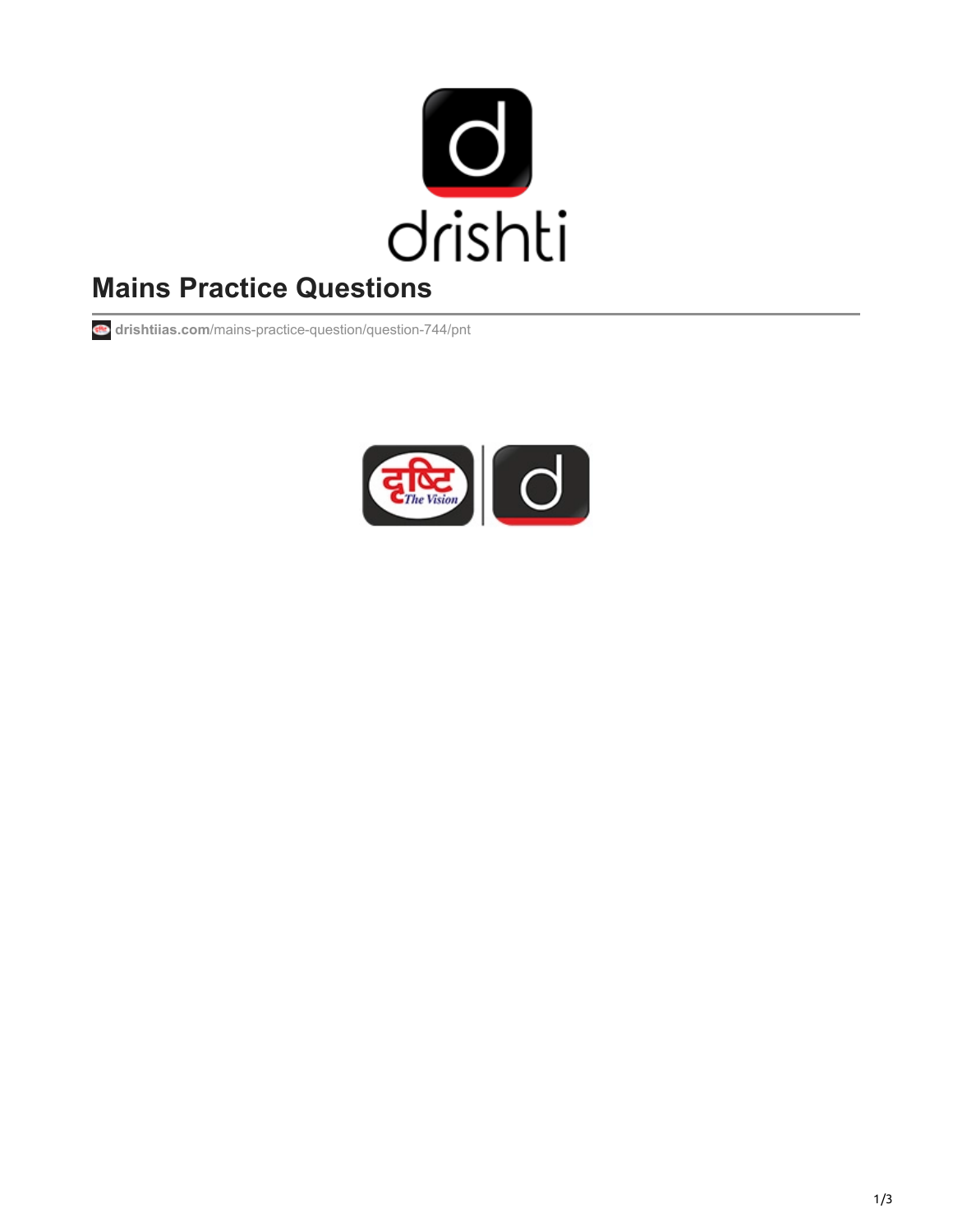A coaching centre in an area dominated by migrant workers and daily wage earners, caters to a specific group of women students – those who come from financially poor backgrounds and have dropped out of formal schooling due to familial pressure as well as financial issues. The girls come from such families who will marry them off if they don't study and pass their exams.

However, the centre has always struggled with poor finances for many years and lacks basic infrastructure and facilities such as laptops or Wi-Fi. Moreover, after a nationwide lockdown in the wake of the coronavirus pandemic, teaching has become more difficult. The teachers at the centre continue to teach students even when their salaries stopped coming due to the financial crisis that the centre faces. Not only the centre but the students also do not have laptops/mobile with a proper internet connection. Also, the students as well as the teachers are not very well versed with technology.

You are the manager of the centre, identify the various ethical issues of the given case. Based on your understanding, suggest measures to deal with the crisis. (250 words)

| <b>Stakeholders</b>                      | <b>Ethical Issues</b>                                                                                                                                     |
|------------------------------------------|-----------------------------------------------------------------------------------------------------------------------------------------------------------|
| Female<br>students                       | Whether they continue to study or they will be forcefully married.                                                                                        |
| <b>Families of</b><br>students           | Maintaining gender parity in providing equal opportunity to<br>education                                                                                  |
| Centre and<br><b>State</b><br>Government | Accountability of the governments to help the needy students in<br>availing education and fulfilment of constitutional obligation: Right to<br>Education. |
| Manager of<br>the coaching<br>institute  | Objectivity, probity and responsibility to optimally utilise the<br>resources and in balancing the education and safety concerns of<br>the students.      |
| <b>Teachers</b>                          | Empathy and moral obligation to carry out their duties selflessly                                                                                         |
| <b>Course of</b><br><b>Action</b>        |                                                                                                                                                           |
| 1.                                       | Spend your own financial resources and run the coaching.                                                                                                  |
| 2.                                       | Start physical classes with necessary precautions of social<br>distancing.                                                                                |
| 3.                                       | Appeal to the Government authorities and organisations for<br>assistance.                                                                                 |

## 18 Sep, 2020 GS Paper 4 Case Studies